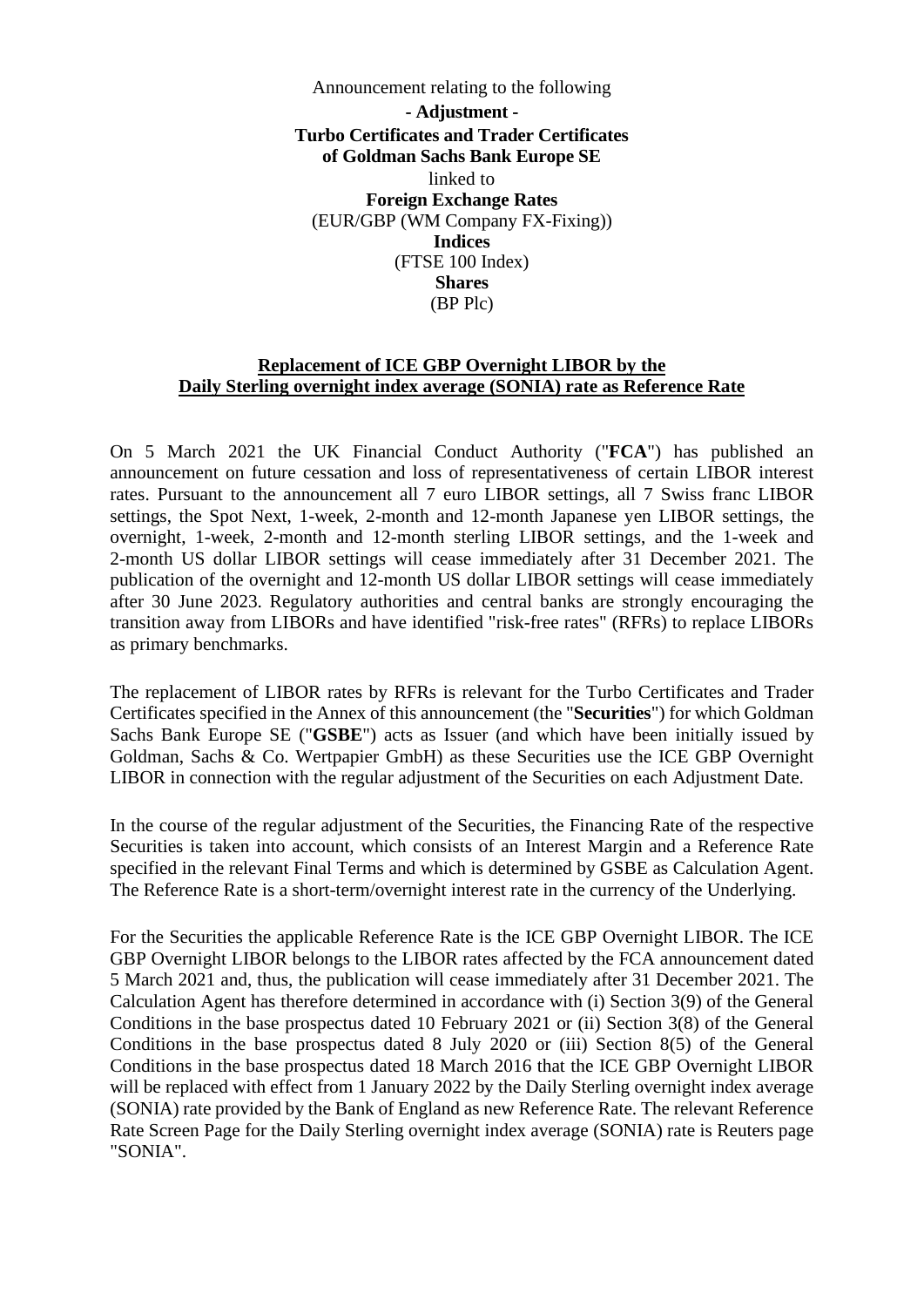For further information with regard to the replacement of the Reference Rate, please see the *Frequently Asked Questions (FAQ) on the transition of LIBOR interest rates and impacts for Turbo Certificates and Trader Certificates*, which are available on the following websites:

www.gsmarkets.nl/en/services/libor-transition www.gsmarkets.fr/en/services/libor-transition www.gsmarkets.be/en/services/libor-transition

Terms not defined in this announcement shall have the meaning given to them in the applicable Base Prospectus and the relevant Final Terms.

Frankfurt, 8 December 2021 **Goldman Sachs Bank Europe SE**